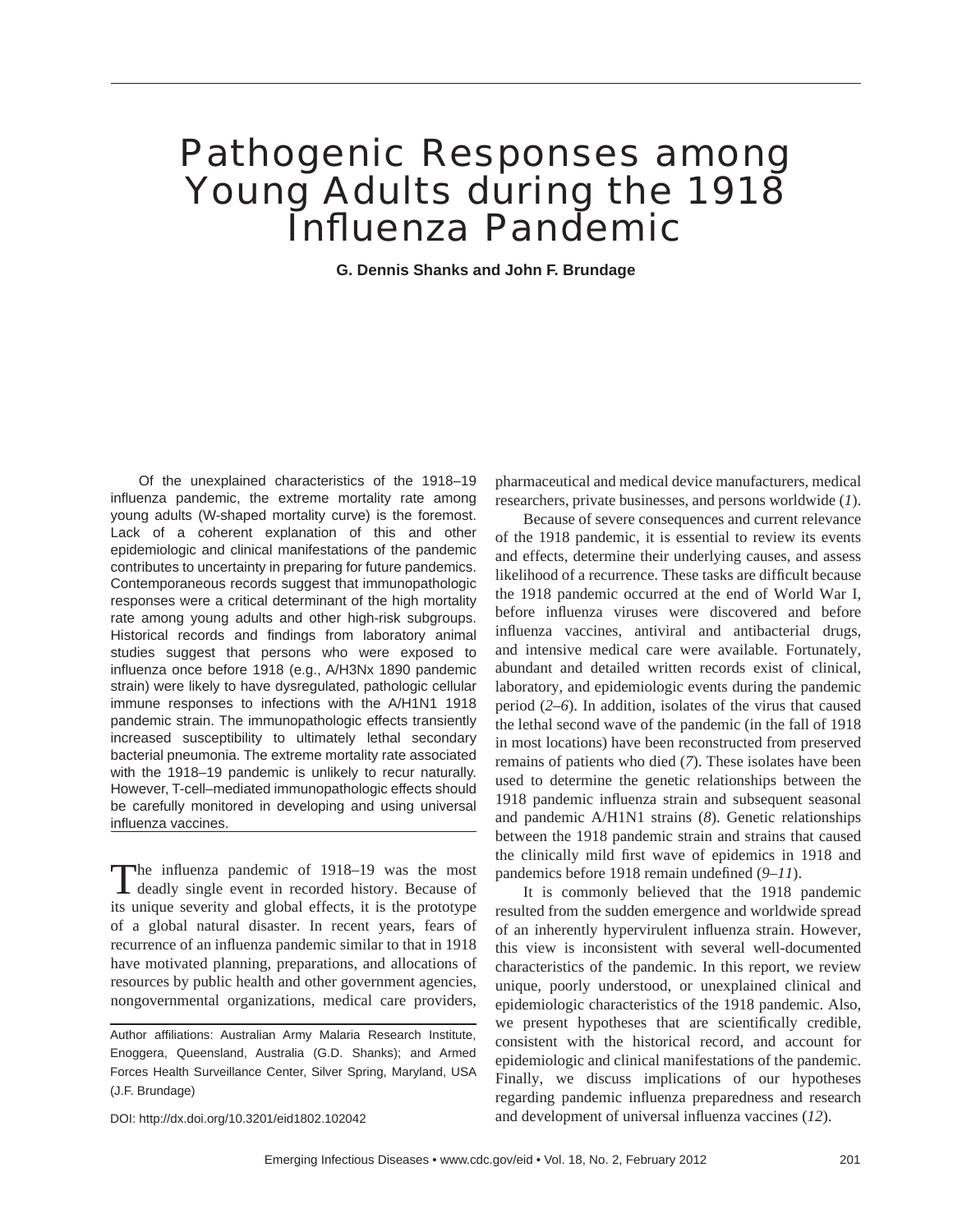# **Unique and Unexplained Characteristics of the 1918 Pandemic**

#### **Mortality and Case-Fatality Rates**

Because the 1918 pandemic spread worldwide and caused unprecedented numbers of deaths, it is often presumed that the pandemic strain was unusually transmissible and that infection with the virus was inherently lethal (i.e., direct effects of the virus routinely and rapidly caused death). During the 1918 pandemic, influenza infection rates were similar to those during other pandemics of the last century; and in most affected populations, overall mortality rates were  $<1\%$ , and case-fatality rates were  $<3\%$ (*4*,*13*). Thus, the 1918 pandemic strain was not unusually transmissible compared with other pandemic strains (*13*); and even without definitive treatments (e.g., antiviral and antibacterial drugs) or modern life-preserving measures (e.g., mechanical ventilation, medical intensive care), most infected persons survived (*10*).

#### **Deaths Caused by Secondary Bacterial Pneumonia**

In 1918, most pandemic-related deaths were not caused by primary influenza-related pneumonia or acute respiratory distress syndrome, and relatively few deaths occurred within the first few days after illness onset (11). Most deaths occurred  $\geq$ 7 days after illness onset and were the result of secondary bacterial pneumonia caused by common colonizers of the respiratory tract, e.g., *Haemophilus infl uenzae*, *Streptococcus pneumoniae*, *S. pyogenes*, and *Staphylococcus aureus* (*3*–*5*,*14*). Clinical and pathologic records suggest that lethal secondary bacterial pneumonias often followed dysregulated immune responses to infections with influenza (15,16).

#### **Increased Mortality Rate in Young Adults (W-shaped Mortality Curve)**

In general, during the 1918–19 influenza pandemic period, illness rates were highest among children of school



age. However, mortality rates were highest among infants, young adults, and the elderly (Figure) (*17*). The W-shaped relationship between mortality rate and age is a unique and unexplained characteristic of the 1918 pandemic. The lack of correspondence between illness and mortality rate in relation to age belies the common views that direct pathologic effects of the virus were independently and invariably life threatening and that the usual clinical course after infection was rapid deterioration of respiratory function terminating in death.

In 1889–90, pandemic influenza (Russian flu) spread rapidly throughout the world, and from 1890 through the winter of 1900–01, widespread epidemics of influenzalike illness recurred (*4*,*18*). The 1890–91 and subsequent epidemic waves likely were caused by variants of the 1889– 90 pandemic strain (*19*). Thus, before 1918, most members of the 1875–1900 birth cohorts had been exposed to the 1889–90 pandemic influenza strain. These persons were 18–43 years old, the age groups at highest mortality risk, during the lethal second wave of the 1918 pandemic (*20*).

#### **Timing and Characteristics of Epidemic Waves**

During 1918–19, three distinct influenza epidemic waves occurred. The first wave (mid-1918 in most locations) caused widespread illness but few deaths (3-day fever). The second wave (fall of 1918 in most locations) caused widespread illness and high mortality rates (*14*). The third wave (winter 1919) caused widespread illness but affected fewer persons and caused fewer deaths than the second wave.

The sharp contrast in the clinical expressions of infections during the first and second waves suggests that they were caused by different influenza virus strains. If the first 2 epidemic waves of the 1918–19 pandemic were caused by the same or immunologically cross-reactive influenza  $A$  (H1N1) viruses, persons affected during the first wave should have been protected from infection and, in turn, illness, secondary pneumonia, and death during

> Figure. Illness attack rate (red line) and overall mortality rate (black line) for influenza-related pneumonia, by age groups of selected US populations, during the 1918 influenza pandemic period. eunza-pr

202 Emerging Infectious Diseases • www.cdc.gov/eid • Vol. 18, No. 2, February 2012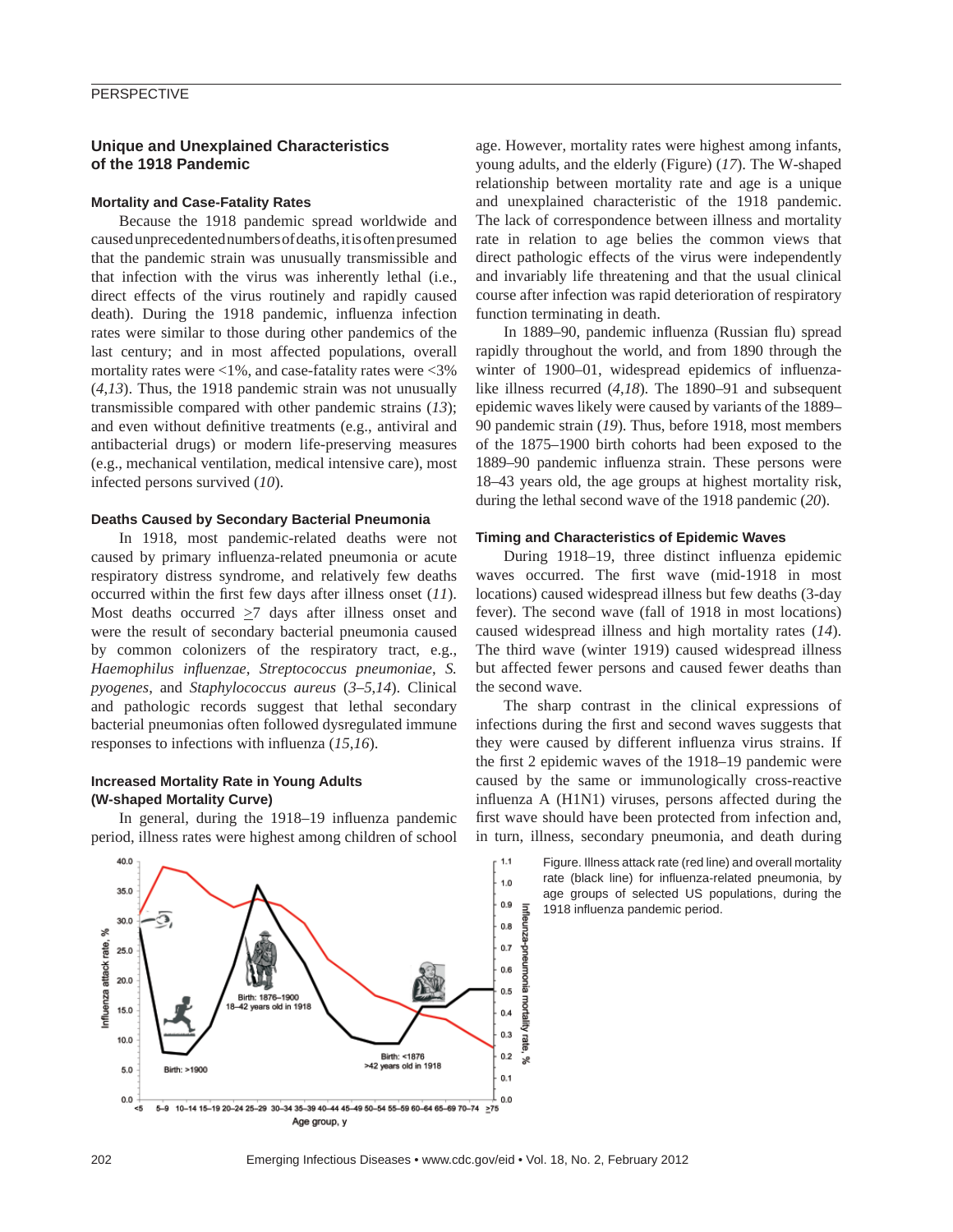the second wave. Protection from infection would have derived from neutralizing antibodies against the same or similar viral surface antigens (e.g., hemagglutinin).

There are conflicting reports regarding the immunologic susceptibility to infection during the second wave among persons who were infected during the first wave. Several reports of the experiences of localized groups (e.g., students, prisoners, military units) suggest that illness during the first wave protected from influenza during the second wave  $(3,9)$ . However, our review of the medical records of all persons who served in the Australian Imperial Forces in Europe and the Middle East in 1918 documents that persons affected during the first wave were as likely to become ill, but were much less likely to die, from influenza–pneumonia during the second wave  $(12)$ . Together, the findings suggest that infections during the first wave altered immune responses to the pandemic strain during the second wave. In turn, persons infected during the first wave had milder clinical expressions and lower mortality rates when infected with the pandemic strain during the second wave.

#### **Mortality Rates among Nurses and Medical Offi cers**

During the 1918 pandemic period, military nurses and medical officers were intensively and repeatedly exposed to the influenza A (H1N1) pandemic strain in clinics, in ambulances, and on crowded open wards. However, during the lethal second wave, nurses and medical officers of the Australian Army had influenza-related illness rates similar to, but mortality rates lower than, any other occupational group (*12*). Similar observations were made in other groups of military and civilian health care workers (*21*). These findings suggest that the occupational group with the most intensive exposure to the pandemic strain had relatively low influenza-related pneumonia mortality rates during the second wave (*12*).

## **Mortality Rates among Military Members with Least Service**

During the fall of 1918, all 40 large mobilization/ training camps throughout the United States and Puerto Rico were affected by influenza epidemics (13,22). During the camp epidemics, influenza–pneumonia mortality rates were inevitably highest among the soldiers with the least military service. In the US Army overall, 60% of those who died of influenza-related pneumonia were soldiers with  $<$  4 months of military service (*13*,*14*,*22*).

Among Australian soldiers in Europe and the Middle East in the fall of 1918, persons with the least military service also had the highest influenza-related pneumonia mortality rate (*12*). In general, in deployed Australian Army formations, soldiers were not segregated by time in military service. Thus, the nature or intensity of soldiers' exposures to the pandemic strain likely did not vary in relation to their length of military service. During epidemics of the second wave, most soldiers were likely exposed to the same influenza  $A$  ( $H1N1$ ) strain, and most of those affected were treated in the same military medical system as their counterparts regardless of seniority. Thus, the sharp differences in mortality rates in relation to length of service, in mobilization camps in the United States and deployed settings in Europe, likely reflected differences in host immune responses to the pandemic strain.

# **Mortality Rates among Passengers and Crews on US Troop Transport Ships**

Influenza illness rates were similar on US troop transports. However, case-fatality rates were sharply higher among soldiers who had recently congregated on the ships than among permanently assigned crewmen (*23*).

## **Mortality Rates among Residents and Soldiers from Urban and Rural Areas**

In the United States during the pandemic period, the influenza-related mortality rate was higher among residents of urban areas than among residents of rural areas. In contrast, the mortality rate was higher among soldiers from rural than among those from urban areas (*24*).

#### **Mortality Rates among Island Populations**

When pandemic influenza attacked island populations, mortality rates were often high, sometimes extraordinarily so, e.g., Western Samoa (22%) and Nauru (16%) (*25*– *28*). However, some island populations had relatively low mortality rates during pandemic-related epidemics, e.g., the Philippines (1%), Puerto Rico (1%), and Hawaii (0.5%) (*25*,*29*). On other islands, mortality rates varied widely among different groups of island residents, e.g., Chamorrans (12%) versus Caroline Islanders (0.4%) on Saipan (*26*); indigenous Fijians (5.7%) versus Europeans (1.4%) on Fiji (*4*); and indigenous (Maori) (4.2%) versus European (0.5%) residents of New Zealand (*30*). Thus, on some islands, subgroups of residents who shared the same microbiological and environmental exposures had markedly different influenza-related mortality rates. Because the same influenza strain likely caused all pandemic-related island epidemics, the wide variability in mortality rates across island populations suggests that host immune factors were determinants (perhaps with other factors such as poverty, overcrowding, and malnutrition) of the clinical courses and outcomes of infections with the pandemic influenza strain.

# **Clinical Expression of Infections with Similar A/H1N1 Strains in 2009 and 1918**

The 1918 influenza A  $(H1N1)$  pandemic strain is genetically similar to the novel pandemic (H1N1) 2009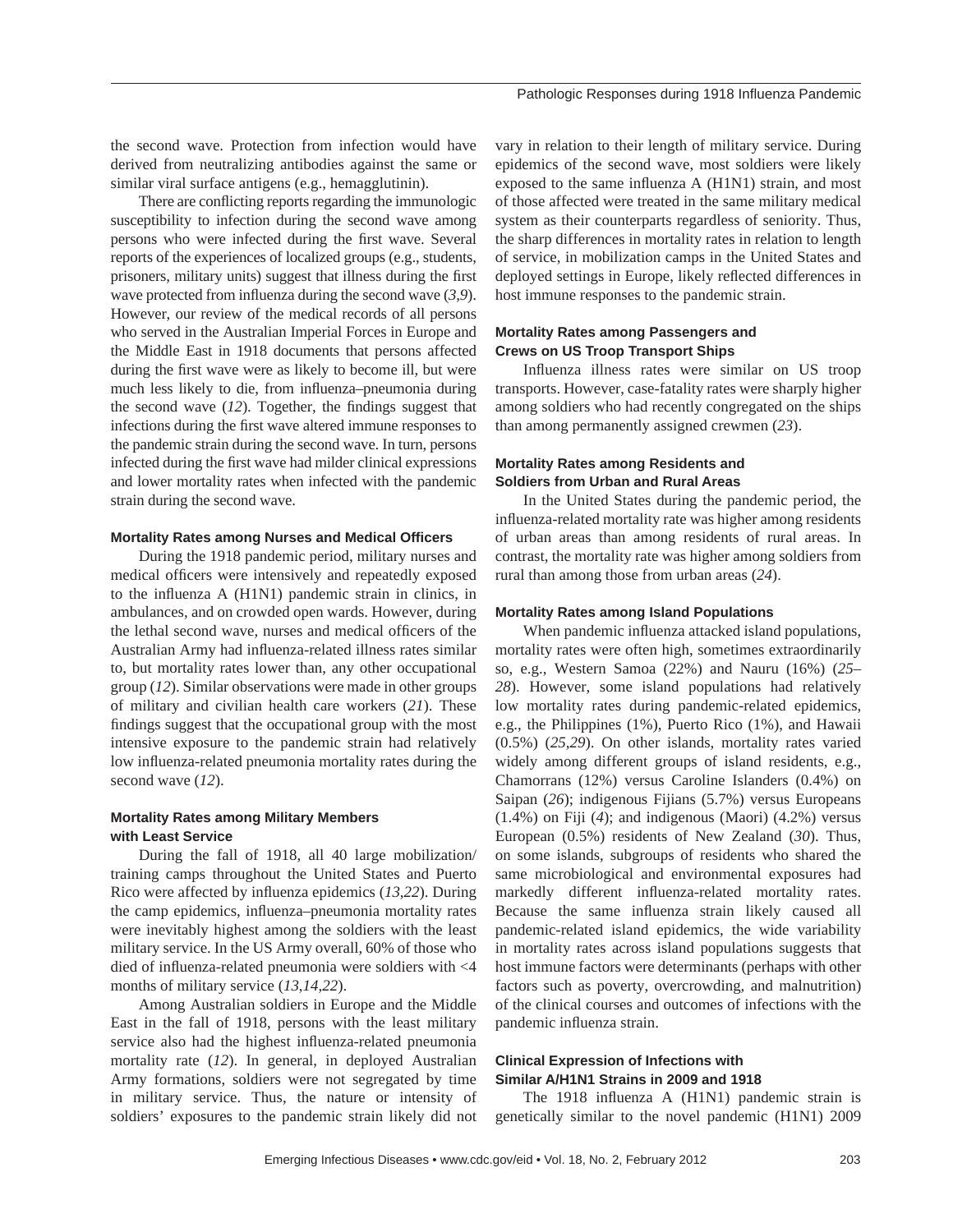# **PERSPECTIVE**

strain. However, clinical expressions of infections in 2009 were much less severe than in 1918, e.g., mortality rates in 1918 were >100× higher than in 2009 (*31*).

### **Hypotheses**

Unique and unexplained characteristics of the 1918 pandemic suggest that the risk for lethal secondary bacterial pneumonia after influenza infections depended on the nature, timing, and intensity of immune responses to the pandemic strain; and subsequently on the likelihood of exposure during transient periods of increased susceptibility to bacterial strains against which affected persons had no protective antibodies. In 1918, nearly all humans were immunologically susceptible to infection with the A/H1N1 pandemic strain; not surprisingly, the pandemic spread rapidly worldwide. The rapid spread of the pandemic with high illness attack rates in most age groups indicates that an influenza virus antigenically similar to the pandemic strain did not widely circulate among humans within at least several decades before 1918.

We hypothesize that in 1918 many persons had second lifetime exposures to an immunodominant T-cell epitope that was conserved on an internal protein of the 1918 pandemic strain and a heterosubtypic other strain (e.g., 1889 pandemic strain). When persons were reexposed to the identical epitope in 1918, epitope-specific memory CD8+ T-cells produced excessive cytokines, chemokines, immune cell activation, and epithelial cell necrosis. The immunopathologic effects of the dysregulated T-cell response transiently increased susceptibility of infected hosts to respiratory bacterial strains against which they lacked protective antibodies.

In contrast, persons who were first exposed in 1918 to the immunodominant T-cell epitope of hypothesized concern may have had primary T-cell responses that controlled virus replication without increasing susceptibility to bacterial invasion of the lower respiratory tract. Persons who had multiple prior exposures to influenza viruses and other respiratory infectious agents before 1918 had diversely partitioned memory CD8+ T-cell repertoires and extensive portfolios of bacterial strain–specific antibodies. Their immune responses to infection with the 1918 pandemic strain may have controlled virus replication without increasing their susceptibility to bacterial invasion.

Modern genetic analyses have estimated that 3 distinct variants of influenza A (H1N1) viruses co-circulated in the early 1900s (*8*,*32*). These variants were the respective prototypes of all pandemic, seasonal, and classical swine influenza A  $(H1N1)$  viruses since 1918. The first epidemic wave of the 1918 pandemic may have been the last wave of the 1889–90 Russian flu pandemic. If so, the first wave spread widely and rapidly in the face of background immunity to an influenza strain that had been circulating among humans for nearly 3 decades (*4*,*18*).

Alternatively, the first wave may have been caused by an antigenically distinct seasonal strain of influenza A (H1N1) (*8*,*32*). If so, antibodies against hemagglutinin of the seasonal strain did not provide complete protection against infection with the pandemic strain. However, because many internal proteins of human influenza viruses are conserved and strongly immunogenic (e.g., matrix 2, nucleoprotein [NP]), antibodies and memory CD8+ T lymphocytes that were produced during the first wave may have altered clinical expressions, decreased susceptibility to secondary bacterial pneumonia, and reduced deaths during the second wave (*33*).

The peak of mortality rates among young adults (W-shaped mortality curve) remains a unique and unexplained characteristic of the 1918 pandemic (*20*). Before World War I, there was relatively little global interconnectedness. Even in the most industrialized countries, many persons lived their entire lives in their birth communities and had relatively little exposure to outsiders. The situation sharply and permanently changed with the social disruptions and population dislocations precipitated by worldwide armed conflict.

Persons born before 1901 (the last year of widespread circulation of the 1890 Russian flu pandemic strain) and after 1875 (the first year after widespread epidemics of a poorly characterized influenza-like illness) were 18-43 years of age in 1918. Worldwide, members of these birth cohorts had high influenza attack rates and were likely to die from secondary bacterial pneumonia during the 1918 pandemic period (Figure).

Persons born before 1875 were >43 years of age in 1918. Before the 1918 pandemic period, they likely had been exposed to more heterosubtypes of influenza A and more respiratory bacterial strains than their younger counterparts. In general, during the pandemic period, middle-age and elderly adults had lower influenza attack rates and were less likely to die than their younger counterparts (Figure).

Also in 1918, persons born after 1901 were less likely than those older to have been exposed to the 1890 pandemic strain or displaced by war-related activities. During the pandemic period, persons <17 years of age had relatively high influenza attack rates but relatively low mortality rates (except for infants) (Figure).

We hypothesize that, soon after infection with the 1918 pandemic influenza strain, infected persons experienced a transient increase in susceptibility of the lower respiratory tract to invasion by bacteria to which they were immunologically naive. Thus, for example, those who were relatively new to their living or work environments (e.g., military recruits, soldiers on troop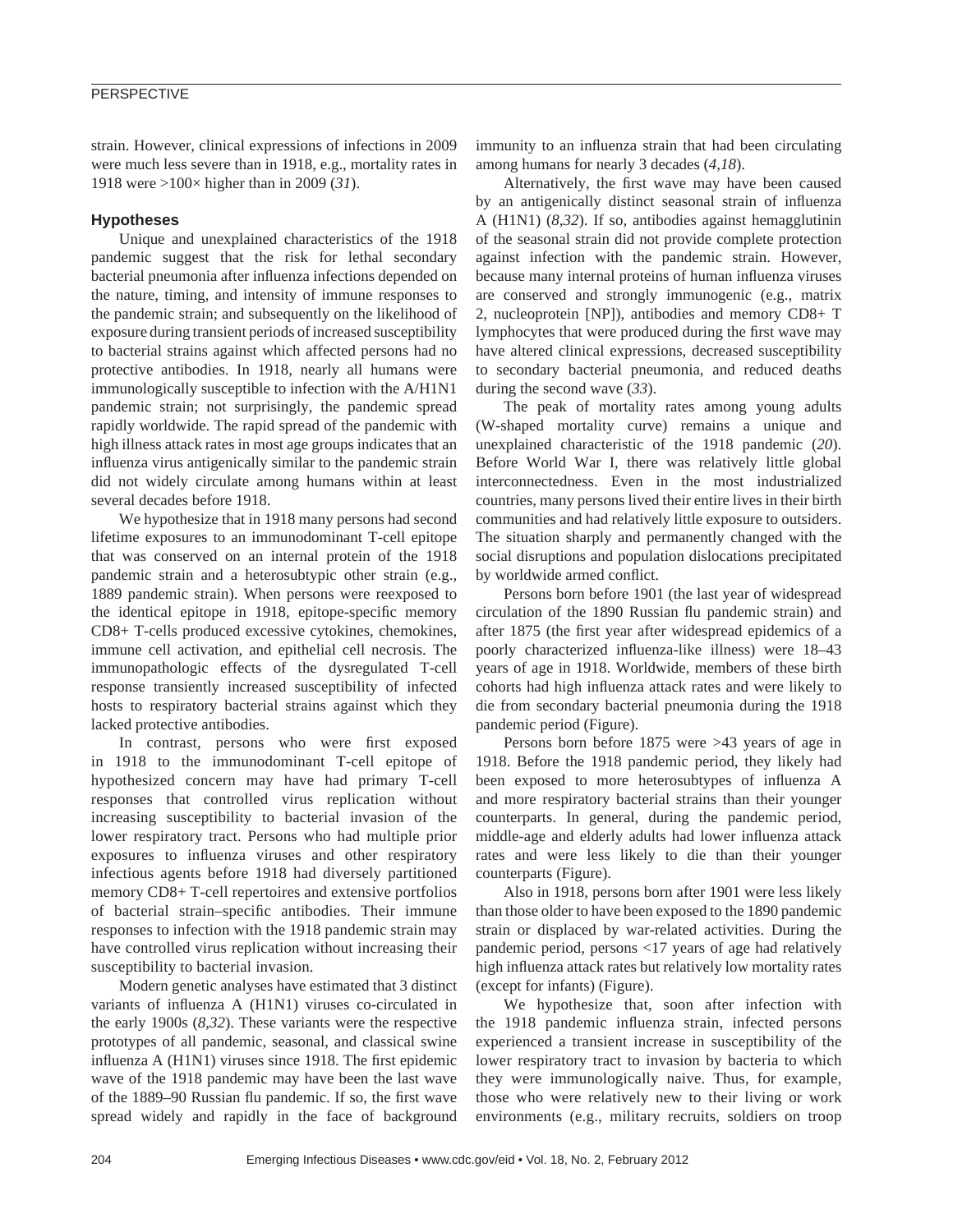ships, patients on hospital wards) at the time they were infected with the 1918 pandemic strain had a relatively high risk of death from secondary bacterial pneumonia  $(12)$ . During the course of their influenza illnesses, such persons were likely to be exposed to bacterial strains to which they lacked protective antibodies (*10*). Thus, for example, residents of rural areas were relatively unlikely to be exposed to novel strains of bacteria while recovering from influenza, and they had low pandemic-related mortality rates. In contrast, military recruits from the same rural areas were likely to be exposed to novel strains of bacteria while recovering from influenza, and they had relatively high pandemic-related mortality rates (*24*).

This interpretation explicates the somewhat counterintuitive finding that nurses, medical officers, and the crews of troop ships had high influenza attack rates but relatively low mortality rates during the lethal second wave of the 1918 pandemic. Before being infected with the pandemic influenza strain, these persons were often exposed in their occupational settings to high concentrations of diverse strains of respiratory infectious agents. Because of their extensive portfolios of respiratory bacteria strain– specific antibodies, they were naturally immune to and protected from secondary pneumonia caused by these agents (*12*,*23*,*24*).

The hypotheses presented here are consistent with the historical record and scientifically plausible. For example, studies in humans have identified an immunodominant NPderived CD8+ T-cell epitope that is consistently presented by high frequency HLA class I molecules and recognized by cytotoxic T lymphocytes. The epitope is present on the NP of the 1918, 1976, and 2009 human pandemic strains and on most swine strains, but not on most other human strains of the past century (*34*).

Studies in pigs suggest that the NP of most swine influenza strains contains a strongly immunogenic CD8+ T-cell epitope. For example, pigs that were primed with a DNA vaccine that expresses NP, and subsequently challenged with an influenza A strain with the same NP, had dysregulated, pathogenic immune responses (*35*). Also, pigs that were primed with an inactivated swine influenza A vaccine (A/swine/Iowa/15/1930 H1N1) and subsequently challenged with a later generation swine influenza A strain with markedly different surface proteins (A/swine/ Minnesota/00194/2003 H1N2) showed development of enhanced (immunologically potentiated) pneumonia that were not observed after challenge with the homologous strain  $(36)$ . The findings have been reproduced by using pandemic (H1N1) 2009 virus as the challenge strain and adding a recombinant matrix 2 protein to the vaccine construct (*37*).

Studies in mice have documented that T-cell– mediated immunopathologic responses can contribute to severe pneumonitis when mice are exposed to a highly glycosylated influenza virus and subsequently infected with a poorly glycosylated strain. Infection with a recent seasonal influenza virus (H1N1), followed by infection with pandemic (H1N1) 2009 virus, elicited severe immunopathogenic responses (*38*). Finally, studies in ferrets have documented that those infected with pneumococci after acquiring influenza, but not before, showed development of lethal secondary pneumonia and other invasive complications (*39*).

In summary, we hypothesize that mortality risk after infection with the 1918 pandemic influenza A (H1N1) strain depended on the number, nature, and diversity of prior infections with influenza virus and respiratory bacteria. Specifically, mortality rates during the lethal second wave were highest among persons with prior exposures to heterosubtypic influenza strains that enhanced immunopathogenic effects when a person was infected with the 1918 pandemic strain and had limited exposures to other respiratory infectious agents. In such persons, infection with the pandemic strain caused high viral loads, dysregulated and pathogenic cell mediated immune responses, and transient increases in susceptibility to invasive bacterial infections. If such influenza virus– infected hosts were subsequently exposed to bacterial strains to which they had no protective antibodies, they were at high risk of acquiring life-threatening secondary bacterial pneumonia.

The unique circumstances that enabled the unprecedented mortality rates of the 1918 pandemic no longer exist on a global scale. For example, in modern times, even the most isolated communities (e.g., Pacific islanders, indigenous populations of North America, Australia, and New Zealand) are interconnected through myriad commercial and sociopolitical activities. As a result, most populations are exposed to annual seasonal influenza viruses, and most young adults are exposed to numerous viral and bacterial respiratory pathogens. Thus, compared with the situation in 1918, adults in modern communities have more diversified immune repertoires against influenza strains and bacterial respiratory pathogens. The hypotheses presented may explain at least in part the relatively low mortality rate associated with pandemic (H1N1) 2009 virus. During the 2009 pandemic, many persons who died had underlying medical conditions, including obesity, asthma, cardiovascular diseases, diabetes, and pregnancy; histopathologic changes consistent with diffuse alveolar damage; and evidence of bacterial co-infections. (*40*)

Finally, the findings of this report are relevant to the research and development of a universal influenza vaccine. Candidate vaccines that contain antigens that are highly conserved across influenza A strains and strongly immunogenic must be closely monitored to ensure that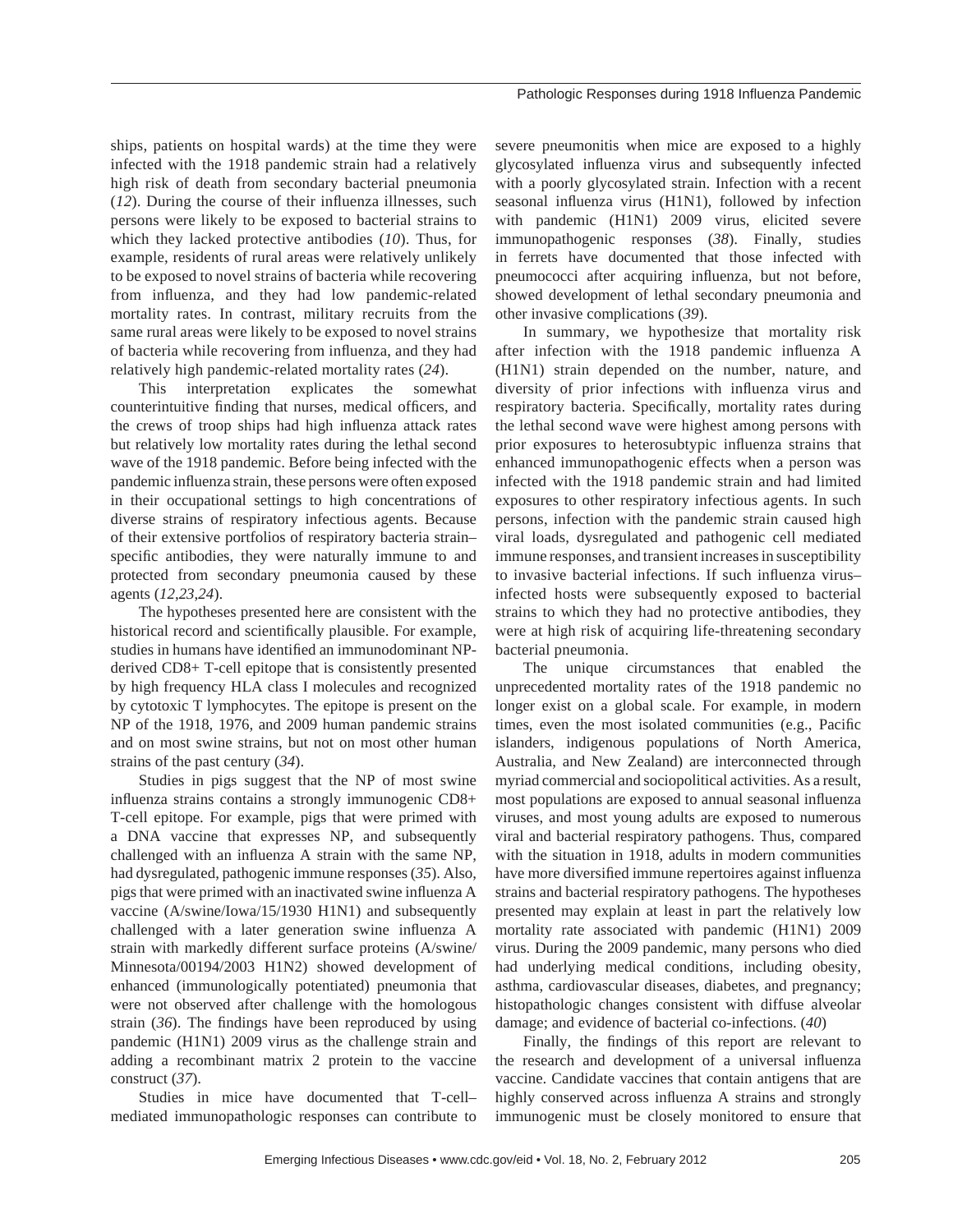# **PERSPECTIVE**

T-cell–mediated immune responses to future seasonal and pandemic strains are protective but not pathogenic.

Dr Shanks is director of the Australian Army Malaria Institute in Enoggera, Queensland, Australia. His research interests include infectious diseases, malaria chemoprophylaxis and treatment, and influenza epidemiology.

Dr Brundage is a physician/epidemiologist at the Armed Forces Health Surveillance Center in Silver Spring, Maryland. His research interests include epidemiologic and clinical effects of interactions among co-circulating infectious agents.

#### **References**

- 1. Morens DM, Taubenberger JK, Fauci AS. The persistent legacy of the 1918 influenza virus. N Engl J Med. 2009;361:225-9. http:// dx.doi.org/10.1056/NEJMp0904819
- 2. Abrahams A, Hallows N, French H. Influenzo-pneumococcal and influenzo-streptococcal septicaemia: epidemic influenzal pneumonia of highly fatal type and its relation to purulent bronchitis. Lancet. 1919;193:1–11. http://dx.doi.org/10.1016/S0140-6736(01)22115-1
- 3. Jordan E. Epidemic influenza: a survey. Chicago: American Medical Association; 1923.
- 4. Report on the pandemic of influenza 1918–19. Report no. 4. London: Ministry of Health; 1920.
- 5. Opie EL, Blake FG, Small JC, Rivers TM. Epidemic respiratory disease: the pneumonias and other infections of the respiratory tract accompanying influenza and measles. St. Louis: CV Mosby; 1921.
- 6. Stone W, Swift G. Influenza and influenzal pneumonia at Fort Riley, Kansas. JAMA. 1919;72:487–93. http://dx.doi.org/10.1001/ jama.1919.02610070025014
- 7. Taubenberger JK, Morens DM. 1918 influenza: the mother of all pandemics. Emerg Infect Dis. 2006;12:15–22.
- 8. Smith GJ, Bahl J, Vijaykrisna D, Zhang J, Poon L, Chen H, et al. Dating the emergence of pandemic influenza viruses. Proc Natl Acad Sci U S A. 2009;106:11709–12. http://dx.doi.org/10.1073/ pnas.0904991106
- 9. Barry JM, Viboud C, Simonsen L. Cross-protection between successive waves of the 1918–19 influenza pandemic: epidemiological evidence from US Army camps and from Britain. J Infect Dis. 2008;198:1427–34. http://dx.doi.org/10.1086/592454
- 10. Brundage JF. Interactions between influenza and bacterial respiratory pathogens: implications for pandemic preparedness. Lancet Infect Dis. 2006;6:303–12. http://dx.doi.org/10.1016/S1473- 3099(06)70466-2
- 11. Brundage JF, Shanks G. Deaths from bacterial pneumonia during the 1918–19 influenza pandemic. Emerg Infect Dis. 2008;14:1193–9. http://dx.doi.org/10.3201/eid1408.071313
- 12. Shanks GD, Mackenzie A, McLaughlin R, Waller M, Dennis P, Lee SE, et al. Mortality risk factors during the 1918-1919 influenza pandemic in the Australian army. J Infect Dis. 2010;201:1880–9. http:// dx.doi.org/10.1086/652868
- 13. Brundage JF. Cases and deaths during influenza pandemics in the United States. Am J Prev Med. 2006;31:252–6. http://dx.doi. org/10.1016/j.amepre.2006.04.005
- 14. War Department During the World War. Inflammatory diseases of the respiratory tract. Washington: United States War Department; 1919.
- 15. Morens DM, Taubenberger JK, Fauci AS. Predominant role of bacterial pneumonia as a cause of death in pandemic influenza; implications for pandemic influenza preparedness. J Infect Dis. 2008;198:962–70. http://dx.doi.org/10.1086/591708
- 16. Peiris JS, Hui KP, Yen HL. Host response to influenza virus: protection versus immunopathology. Curr Opin Immunol. 2010;22:475– 81. http://dx.doi.org/10.1016/j.coi.2010.06.003
- 17. The epidemiology of influenza. Public Health Rep. 1919;34:1823-926. http://dx.doi.org/10.2307/4575271
- 18. Parsons D. Report on the influenza epidemic of 1889–90. London: Local Government Board UK; 1891.
- 19. Enserink M. What came before 1918? Archaeovirologist offers a first glimpse. Science. 2006;312:1725. http://dx.doi.org/10.1126/ science.312.5781.1725
- 20. Morens DM, Fauci AS. The 1918 influenza pandemic: insights for the 21st century. J Infect Dis. 2007;195:1018–28. http://dx.doi. org/10.1086/511989
- 21. Shanks GD, Mackenzie A, Waller M, Brundage JF. Low but highly variable mortality among nurses and physicians during the influenza pandemic of 1918–1919. Influenza Other Respi Viruses. 2011;5:213–9. http://dx.doi.org/10.1111/j.1750-2659.2010.00195.x
- 22. Vaughn V, Vaughn H, Palmer G. Epidemiology and public health. St Louis: CV Mosby; 1922.
- 23. Annual reports of the Navy Department for the fiscal year 1919. Washington: US Navy; 1920.
- 24. Paynter S, Ware RS, Shanks GD. Host and environmental factors reducing mortality during the 1918–1919 influenza pandemic. Epidemiol Infect. 2011;139:1425–30. http://dx.doi.org/10.1017/ S0950268811000367
- 25. Cliff A, Haggett P, Smallman-Raynor M. Island epidemics. Oxford: Oxford University Press; 1990.
- 26. Crampton HE. On the differential effects of the influenza epidemic among native peoples of the Pacific islands. Science. 1922;55:90-2. http://dx.doi.org/10.1126/science.55.1413.90
- 27. McArthur N. Island populations of the Pacific. Canberra (Australia): Australian National University Press; 1968.
- 28. Schmitt R, Nordyke E. Influenza deaths in Hawaii, 1918–1920. Hawaii J Hist. 1999;33:101–17.
- 29. Luk J, Gross P, Thompson W. Observations on mortality during the 1918 infl uenza pandemic. Clin Infect Dis. 2001;33:1375–8. http:// dx.doi.org/10.1086/322662
- Rice GW. Black November: the 1918 influenza pandemic in New Zealand. 2nd ed. Christchurch (New Zealand): Canterbury University Press; 2005.
- 31. Louie JK, Acosta M, Winter K, Jean C, Gavali S, Schechter R, et al. Factors associated with death or hospitalization due to pandemic 2009 influenza A(H1N1) infection in California. JAMA. 2009;302:1896–902. http://dx.doi.org/10.1001/jama.2009.1583
- 32. dos Reis M, Hay A, Goldstein R. Using non-homogeneous models of nucleotide substitution to identify host shift events: application to the origin of the 1918 Spanish influenza pandemic virus. J Mol Evol. 2009;69:333–45. http://dx.doi.org/10.1007/s00239-009-9282-x
- 33. Yu X, Tsibane T, McGraw P, House F, Keefer C, Hicar M, et al. Neutralizing antibodies derived from the B cells of 1918 influenza pandemic survivors. Nature. 2008;455:532–6. http://dx.doi. org/10.1038/nature07231
- 34. Wahl A, Schafer F, Bardet W, Buchli R, Air G, Hildebrand W. HLA class I molecules consistently present internal influenza epitopes. Proc Natl Acad Sci U S A. 2009;106:540–5. http://dx.doi. org/10.1073/pnas.0811271106
- 35. Heinen PP, Rijsewijk F, de Boer-Luijtze E, Bianchi A. Vaccination of pigs with a DNA construct expressing an influenza virus M2-nucleoprotein fusion protein exacerbates disease after challenge with influenza A virus. J Gen Virol. 2002;83:1851-9.
- 36. Vincent AL, Lager K, Janke B, Gramer M, Richt J. Failure of protection and enhanced pneumonia with a US H1N2 swine influenza virus in pigs vaccinated with an inactivated classical swine H1N1 vaccine. Vet Microbiol. 2008;126:310–23. http://dx.doi.org/10.1016/j. vetmic.2007.07.011